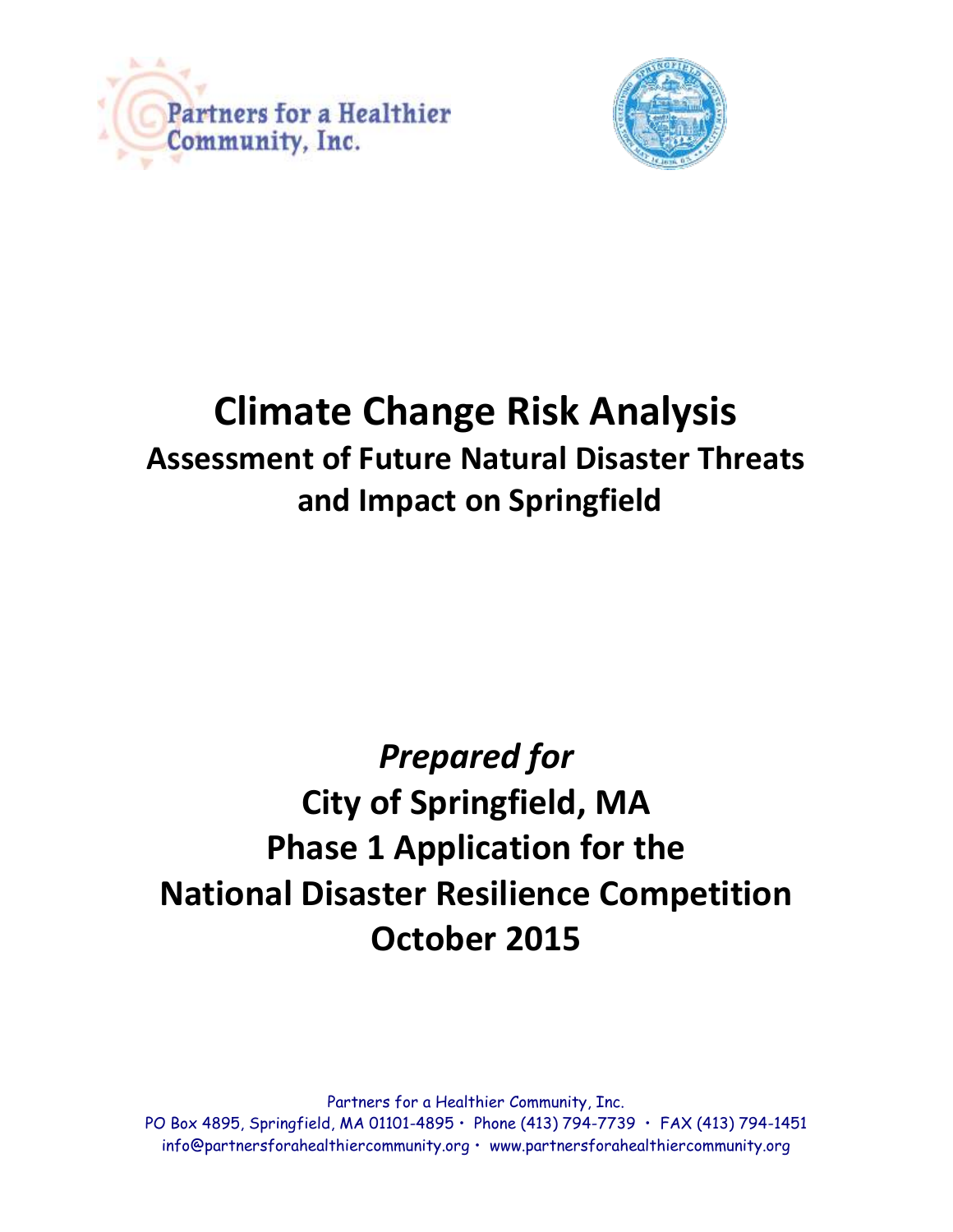All around the world, communities are feeling the localized effects of climate change. National assessments report that heavy precipitation and extreme heat events have increased as projected, and the risk of such events will only continue to rise (Melillo et al. 2014). Not surprisingly, regional reports echo this warning and urge residents and governmental agencies in the Northeastern United States to prepare for increased flooding and extreme heat and weather events in the coming decades (Moser et al. 2007; PVPC Climate Action and Green Energy Plan 2014). This change in climate will create risks that will threaten vulnerable populations, endangered species, and fragile infrastructure in the built environment.

Rising temperatures are expected to have cascading effects on weather patterns, the natural and built environments, and public health. With the Northeast warming at a rate of nearly 0.5 degrees F per decade, the Northeast Climate Impact Assessment estimates that by the end of the century Massachusetts's climate will be similar to that of New Jersey or Virginia depending on the rate at which the emissions that affect the increase in temperature are produced (Frumhoff et al. 2007; PVPC Climate Action and Green Energy Plan 2014). Since the 1950's, winter storms have increased in frequency and intensity and they have shifted northward on their tracks across the country (Melillo, et al. 2014). While areas out west will need to prepare for longer periods of drought, Massachusetts will prepare for wetter weather. Springfield and the Pioneer Valley will see an increase of 2.5-5.5 inches of annual precipitation over the next 75-100 years, most of which will come in the form of winter rain (PVPC Climate Action and Green Energy Plan 2014). There is also likely to be an increase in extreme weather events as the increase in precipitation will not fall gently, but rather it will come in concentrated events. In fact, since the late 1950's, the Northeast has seen a 71% increase in very heavy precipitation, the largest increase in the nation as can be seen in Figure 1 (Melillo et al. 2014). For Springfield, this increase may bring flooding which can damage homes, interrupt utility service, overwhelm the water treatment facilities, and pollute waterways.



# **Figure 1. Observed Changes in Heavy Precipitation from 1958 to 2012 in the U.S.**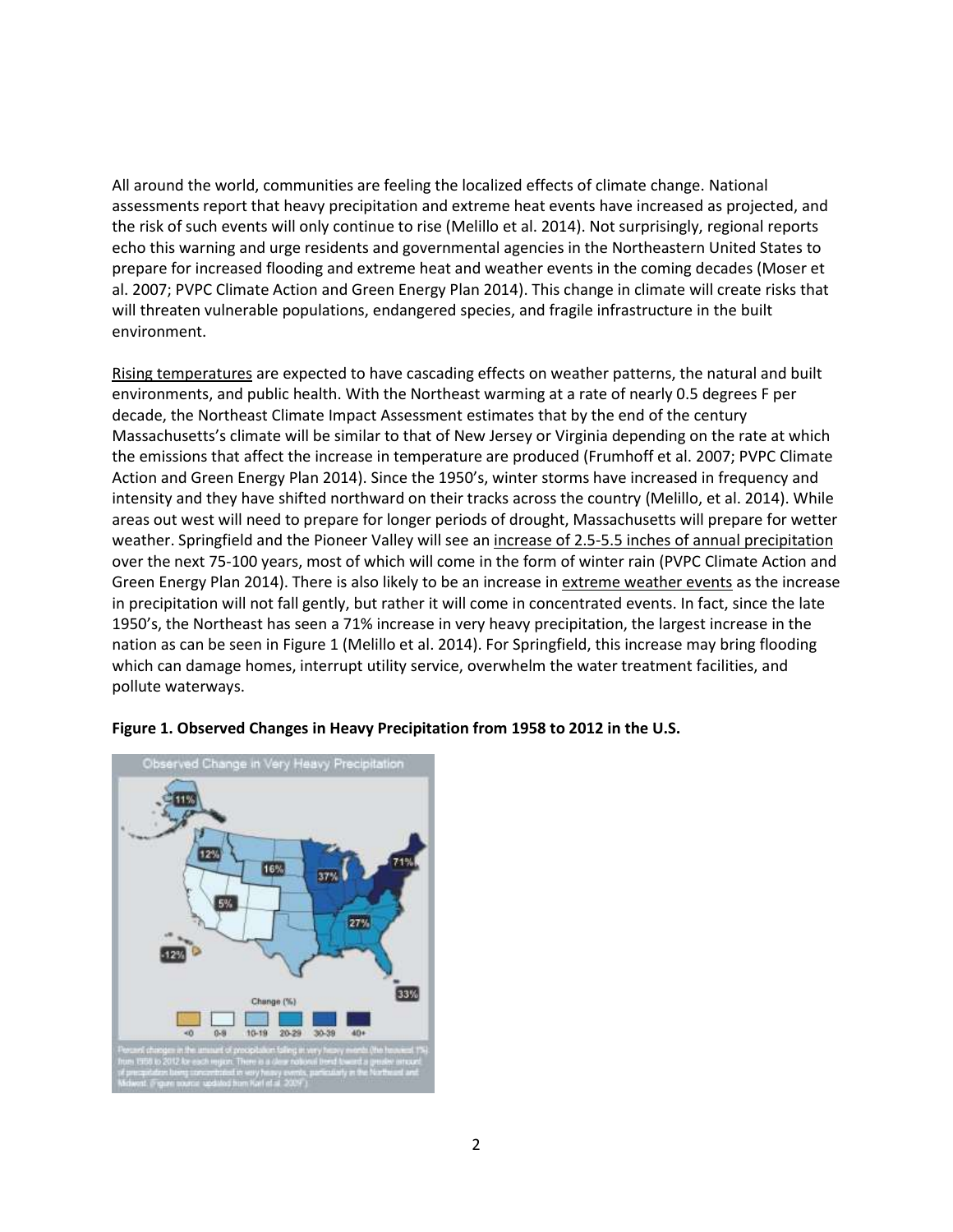## **EVIDENCE-BASED MODEL TO ASSESS RISK**

This assessment was completed using an approach adapted from United Nations Disaster Programme Disaster Risk Assessment (UNDP). This five-step approach relied on local and regional scientific literature to provide the foundation of data collection. The steps include, 1) understanding the current situation including the needs and gaps, 2) identifying the likelihood of major hazards prevailing in Springfield, 3) identifying the population and assets at risk and delineating disaster-prone areas, 4) determining the capacity (or lack of it) of elements at risk to withstand the given hazard scenarios, and 5) estimating the potential losses and their potential impacts on Springfield.

# **THREATS AND HAZARDS**

Based on the above assessment, the following are the natural disaster threats and hazards that are likely to occur in Springfield as a result of climate change: **1) rising temperatures and heat waves**, **2) increased precipitation and flooding**, and **3) extreme storm events** (which would also result in flooding). They were identified through the unmet need assessment, review of scientific literature, and local and regional planning reports. Data was drawn from a variety of available data sources, including the U.S. Census Bureau, the Massachusetts Department of Public Health data sets, and housing data sources. Information from the Pioneer Valley Planning Commission's "Climate Action and Clean Energy Plan" was utilized as part of this process. Regional Planning agencies understand the needs and vulnerabilities of the residents. Local governments work directly with residents impacted by disasters. Regionally specific scientific data is more useful than the less-focused national data.

**Rising Temperatures and Heat Waves**: While rising temperatures and heat waves affect both rural and urban areas, residents of urban areas are likely to feel the most impact. Heat island effect describes the tendency for urban areas to be warmer than surrounding rural areas (PVPC Green Infrastructure Plan 2013). In many urban areas vegetation is found scattered across the landscape creating pockets of green space. However, the urban landscape is dominated by contiguous sections of concrete and asphalt with clusters of large buildings that absorb heat, resulting in slightly warmer days and sustained warmth at night. In fact, an increase of temperature of 2 to 5 degrees F during the day, and up to 22 degrees F at night can be felt in cities (PVPC Green Infrastructure Plan 2013). The cities that are most vulnerable are not those located in a warm climate, rather cities that experience a wide range of temperature change will feel the greatest impact. Therefore, projections show that cities in the Northeast, like Springfield, and cities in the Midwest will see the largest increases in heat-related deaths (Congressional Black Caucus Foundation, 2004). Urban trees play an important role in regulating the temperature of the city in many ways including creating shade. Shaded areas are often 20 to 40 degrees cooler than non-shaded areas (PVPC Green Infrastructure Plan 2013). Strategically placed trees can shade buildings and parks which reduces indoor cooling costs and creates comfortable outdoor spaces. Rising temperatures will also likely lead to increased ozone pollution, which would affect a number of health conditions, including asthma (NRDC).

**Increased Precipitation and Flooding:** As Springfield sees an increase in heavy precipitation events, potential flooding will threaten homes, businesses, water quality, and public health. A study of the last 50 years reveals an increase in total precipitation by approximately 10% in Massachusetts (PVPC Climate Action and Green Energy Plan 2014). Scientists advise communities that it is insufficient to prepare only for an increased amount of precipitation in the Northeast. Rather, communities should prepare to be inundated with precipitation during concentrated events. The Northeast Climate Impacts Assessment projects that the number of thunderstorms that produce more than 2 inches of rain during a 48-hour period will increase by 8% in the Northeast by mid-century (Frumhoff et al. 2007). Therefore, we should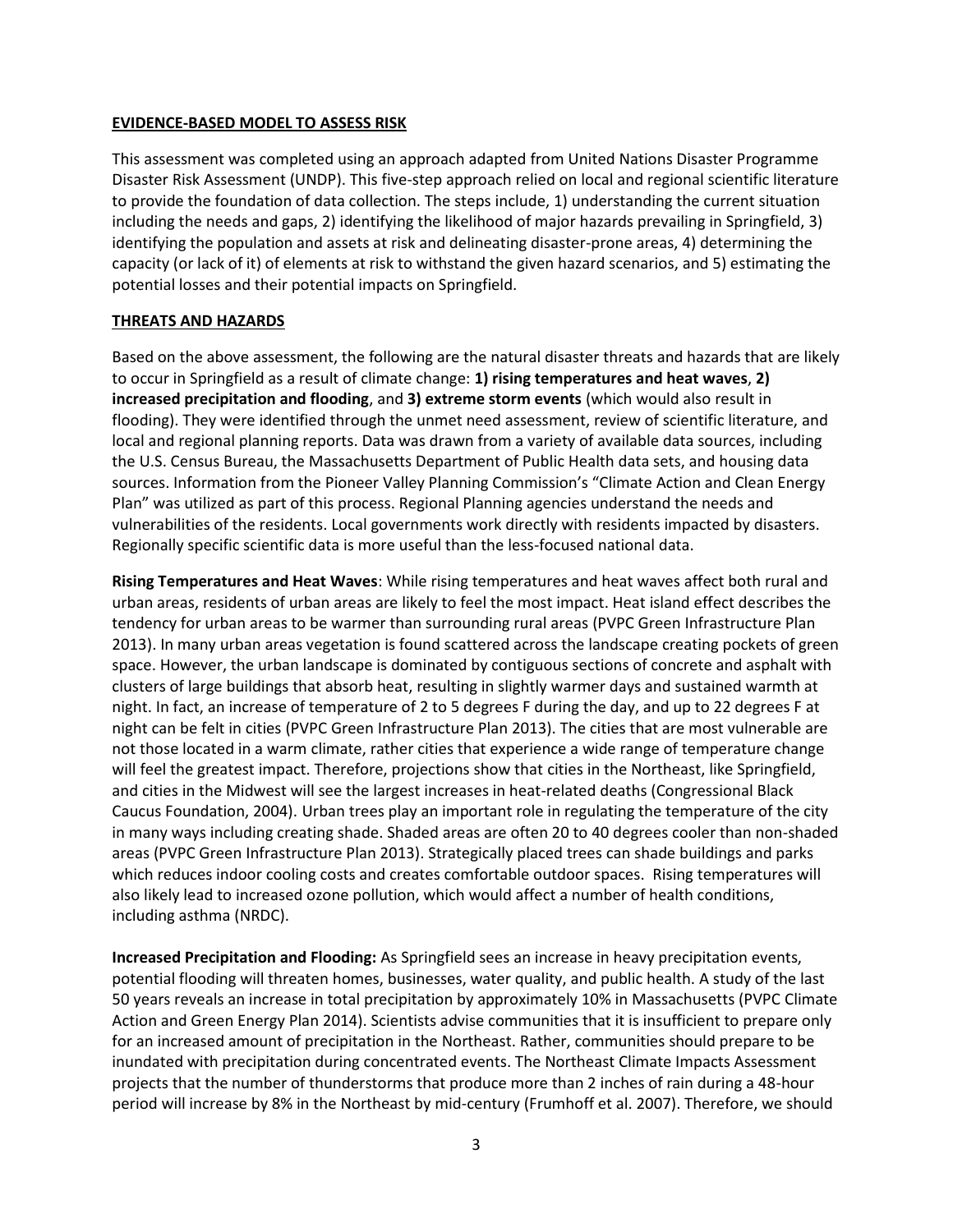expect that the increased amount of heavy precipitation events and overall increase in rainfall will likely result in more flooding in Springfield and the region (PVPC Climate Action and Green Energy Plan 2014). Other projections include an increase in the occurrence of 100-year floods to one every 2 to 3 years (PVPC Climate Action and Green Energy Plan 2014). Though Springfield as a whole does not experience large-scale flooding, some neighborhoods are more vulnerable that others. Brightwood, a neighborhood in the North End, and the South End neighborhood are both located in the 500-year flood zone (Oliver).

# **Extreme Weather Events**

- **Tornadoes:** Tornadoes can cause a great deal of damage on any landscape, but they are especially dangerous in a dense, urban environment. Many lives, homes and much of the urban infrastructure are at risk when a tornado strikes a city or greater metropolitan area, as evidenced by the June 2011 tornadoes in Springfield. Those EF3 tornadoes, categorized by having wind speeds from 136 to 165 miles per hour, were the region's worst outbreak of tornados in a century, causing \$90 million in damages in Hampden County alone (PVPC Climate Action and Green Energy Plan 2014; NOAA). As NOAA reported, the tornado that ravaged Springfield will be noted not only for its intensity, but also for the length of the continuous damage path extending for 39 miles (NOAA). The tornadoes cut a mile swath as it tore through eight Springfield neighborhoods. The path of the storm, coupled with the city's development patterns resulted in the vast majority of residential damage occurring in just five neighborhoods: South End, Six Corners, Old Hill, East Forest Park, and Sixteen Acres (Springfield CDBG – Disaster Recovery Partial Action Plan A).
- **Snowstorms:** Heavy precipitation, taking the form of late-fall snowstorms, can wreak havoc on communities. Just months after the tornadoes ravaged Springfield, a record early snowstorm pummeled the region causing \$3 billion in damages across the Northeast (PVPC Climate Action and Green Energy Plan 2014). Many trees still had their leaves as the snow began to fall. In Springfield, the snowfall totals exceeding 14 inches snapped branches and downed power lines causing \$30 million in damages and recovery for Springfield (Springfield CDBG – Disaster Recovery Partial Action Plan A). Across the state, more than 700,000 people were without power, many for more than a week (PVPC Climate Action and Green Energy Plan 2014). In addition the power outages and expensive recovery, the death of one Springfield resident was attributed to the storm.

# **What are knowns and unknowns?**

# **Knowns**

- There will likely be an increase in precipitation and extreme weather events that may result in flooding. The effects of flooding can be predicted by collecting data to render models that contribute to projections. A community's topography, development patterns, stormwater capacity, water table, and historical storm data can inform disaster response plans so that residents and municipal leaders can identify the most vulnerable populations, assets, and environments.
- Temperatures will continue to rise which will increase risk for some vulnerable populations, particularly in the City.

# Unknowns

 Severe weather events such as tornados, hurricanes and atypical snow storms are more difficult to predict. For example, when specific weather conditions are met, tornadoes can form quickly and with little warning. Though the trends of severe storms are being studied intensively, the literature shows there is insufficient data to directly connect climate change to increased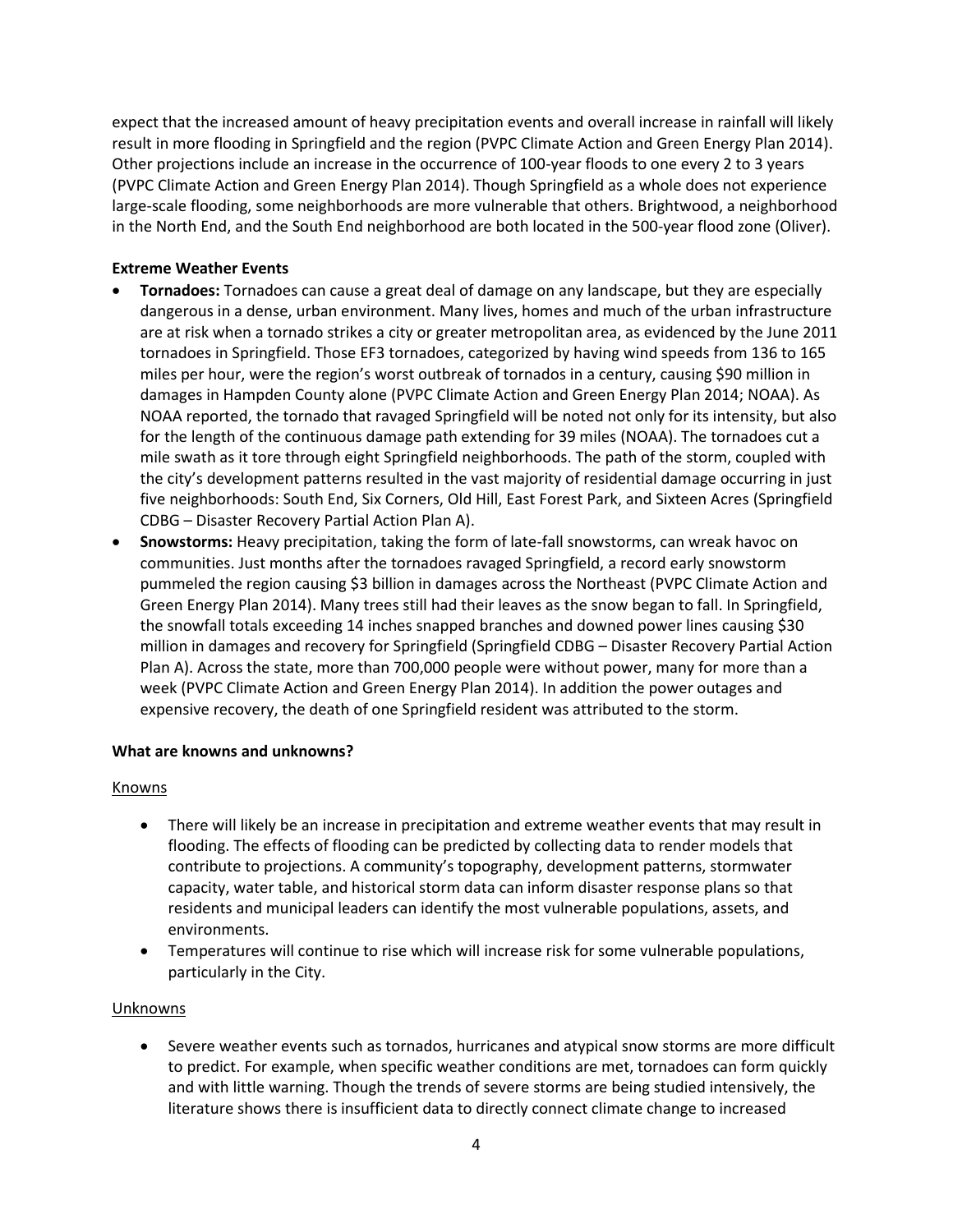tornadic activity. However, many scientists agree that rising temperatures and increased greenhouse gasses encourage meteorological conditions that are favorable for tornado formation (Hoerling et al. 2011; Melillo et al. 2014). Some projections show that the number of days during which such conditions are met are likely to increase (Hoerling et al. 2011). Therefore, while climate change projections lack evidence to prove causation, they provide significant data on the frequency of days during which tornadoes are likely to form. Tornadoes occur less frequently in the Northeast than in other parts of the country. Residents in Tornado Alley are exposed to more frequent tornado warnings and drills than in Massachusetts. Though the National Weather Service broadcasts tornado warnings across television and radio stations in the Northeast, the efficacy of such warnings is unclear in a region that experiences so few tornados. Massachusetts state and local agencies provide tornado preparedness information their websites, including instructions on how to shelter in place (Commonwealth of Massachusetts Commonwealth of Massachusetts, Public Safety: Tornadoes), but it's unclear if Springfield residents are prepared.

#### **VULNERABILITIES**

A variety of factors make communities vulnerable to the impacts of natural disasters and climate change, including the social, economic and health status of the community, as well as the built environment and infrastructure (Lynn 2011). Below is a description of vulnerabilities of the Springfield community. Springfield residents are particularly vulnerable to the effects of climate change, and the resulting flooding, heat waves, and extreme weather events that will occur. Factors that increase their susceptibility to negative impacts are described below and include: current housing status, economy and businesses, infrastructure status, existing health disparities and environmental risk factors, and the large number of vulnerable residents at increased risk for health and socioeconomic impacts.

#### *Housing*

**Owner-Occupied Housing:** Damaged or destroyed housing creates an urgent need for individuals and the community at large. In Springfield, 615 residential units were condemned as a result of the damages sustained during the 2011 tornadoes (Springfield CDBG – Disaster Recovery Partial Action Plan A). By the fall of 2013, most of owner-occupied homes damaged in 2011 have been repaired. These homeowners tapped into the resources available to them such as homeowners' insurance, Small Business Association (SBA) disaster loans, bank loans, homeowner savings, and donated resources, including volunteer labor. (Springfield CDBG – Disaster Recovery Partial Action Plan A).

As stated in the Disaster Recovery Partial Action Plan A, the City estimates "the total amount of real property damage for owner-occupants to be \$70,755,000. The total amount of insurance claims plus SBA loans paid out is estimated to be \$27,146,708. The remaining total unmet housing need is **\$43,608,292**, (Springfield CDBG – Disaster Recovery Partial Action Plan A)."

**Rental Properties:** Unlike homeowners, many renters don't have access to the same resources to assist them during and after a disaster. Renters have little control over maintenance, and this includes protective measures that can be taken (e.g. air conditioners used during extreme heat waves). Additionally, even if renters are supplied with units such as air conditioners, they may have limited financial resources to pay for the extra energy costs associated with running them (Cox, et al. 2006).

Following the June 2011 tornadoes, Springfield has permanently lost a total of 110 rental units, for which there is no indication or intent to rebuild. Many of these units were one-, two- and three-family homes which are not being rebuilt and are now vacant or abandoned lots (Springfield CDBG – Disaster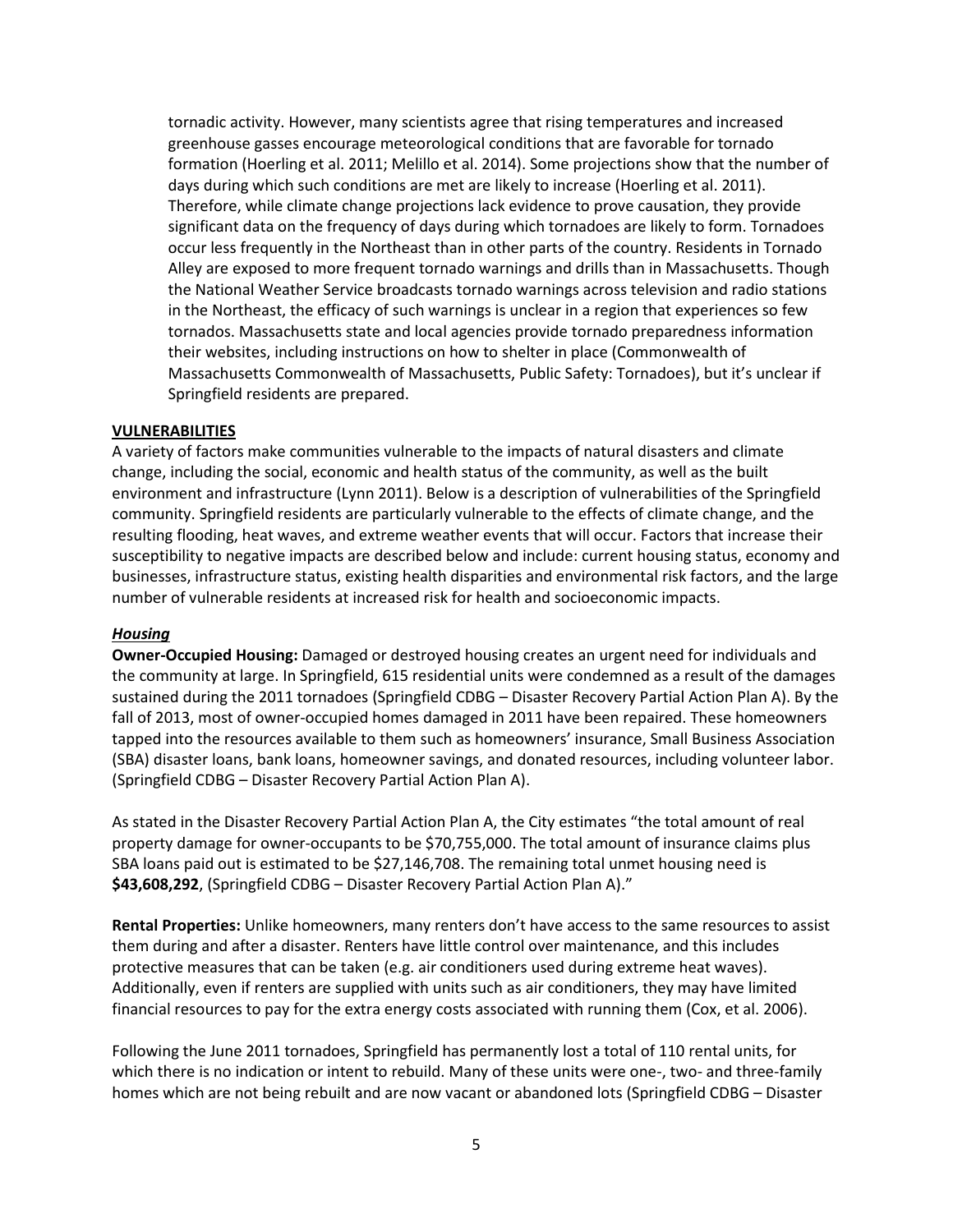Recovery Partial Action Plan A). In addition, 74 units of public and subsidized low-income housing were destroyed.

Hundreds of households became homeless in the immediate aftermath of the tornado. Neighborhoods, like Six Corners and Old Hill with a higher percentage of renters felt this impact the strongest because as renter households, they were less likely to have insurance that might cover interim housing.

|                        | <b>Home Ownership</b> | <b>Housing Units Built</b><br><b>Before 1940*</b> | <b>Subsidized Housing</b><br>Units** |
|------------------------|-----------------------|---------------------------------------------------|--------------------------------------|
| South End              | 5.9%                  | 73.7%                                             | 460                                  |
| <b>Metro Center</b>    | 4.0%                  | 66.4%                                             | 1374                                 |
| <b>Six Corners</b>     | 15.3%                 | 63.2%                                             | 552                                  |
| Old Hill               | 36.1%                 | 73.5%                                             | 170                                  |
| <b>Forest Park</b>     | 45.6%                 | 75.2%                                             | 200                                  |
| East Forest Park       | 89.5%                 | 22.5%                                             | 0                                    |
| Brightwood             | 17.5%                 | 30.8%                                             | 975                                  |
| <b>Memorial Square</b> | 10.3%                 | 50.1%                                             | 743                                  |
| <b>Springfield</b>     | 49.8%                 | 38.9%                                             | 9080                                 |

**Table 1. Home Ownership, Age of Housing Units and Number of Subsidized Units** 

\*ACS 5-Year Estimates 2005-2009; ACS 2013 1-Year Estimate

\*\*ACS 5-Year Estimates 2008-2012; ACS 2013 1-Year Estimate

\*2014- MA DHCD

# *FUTURE RISKS***:**

- Low home ownership in Six Corners (15.3%) and Old Hill (36.1%) are both well below the Springfield (49.8%) and Massachusetts (63.7%) averages and are vulnerable to future extreme weather events that can impact or destroy housing (Table 1) (PVPC Data Atlas by Neighborhood. City of Springfield, MA).
- Older housing in Springfield increases risk for lead exposure if damaged. All but one of the neighborhoods impacted by the tornado have more than 50% of their housing units built before 1940 (Table 1).
- Property abandonment throughout tornado-impacted neighborhoods has left buildings vacant creating safety hazards in the neighborhoods (Springfield CDBG – Disaster Recovery Partial Action Plan A).
- Neighborhoods with a higher amount of vacant lots and of vacant housing like Six Corners and Old Hill, could see future delayed cleanup and increased blight after another tornado or extreme storm event.
- Two years following the tornadoes, the City noted that most middle-class families were able to repair or rebuild, while lower-income neighborhoods were slower to recover. Therefore, lower income residents face greater risks with future storms.
- Climate change will continue to affect the price, affordability and availability of insurance coverage (PVPC Climate Action and Green Energy Plan 2014).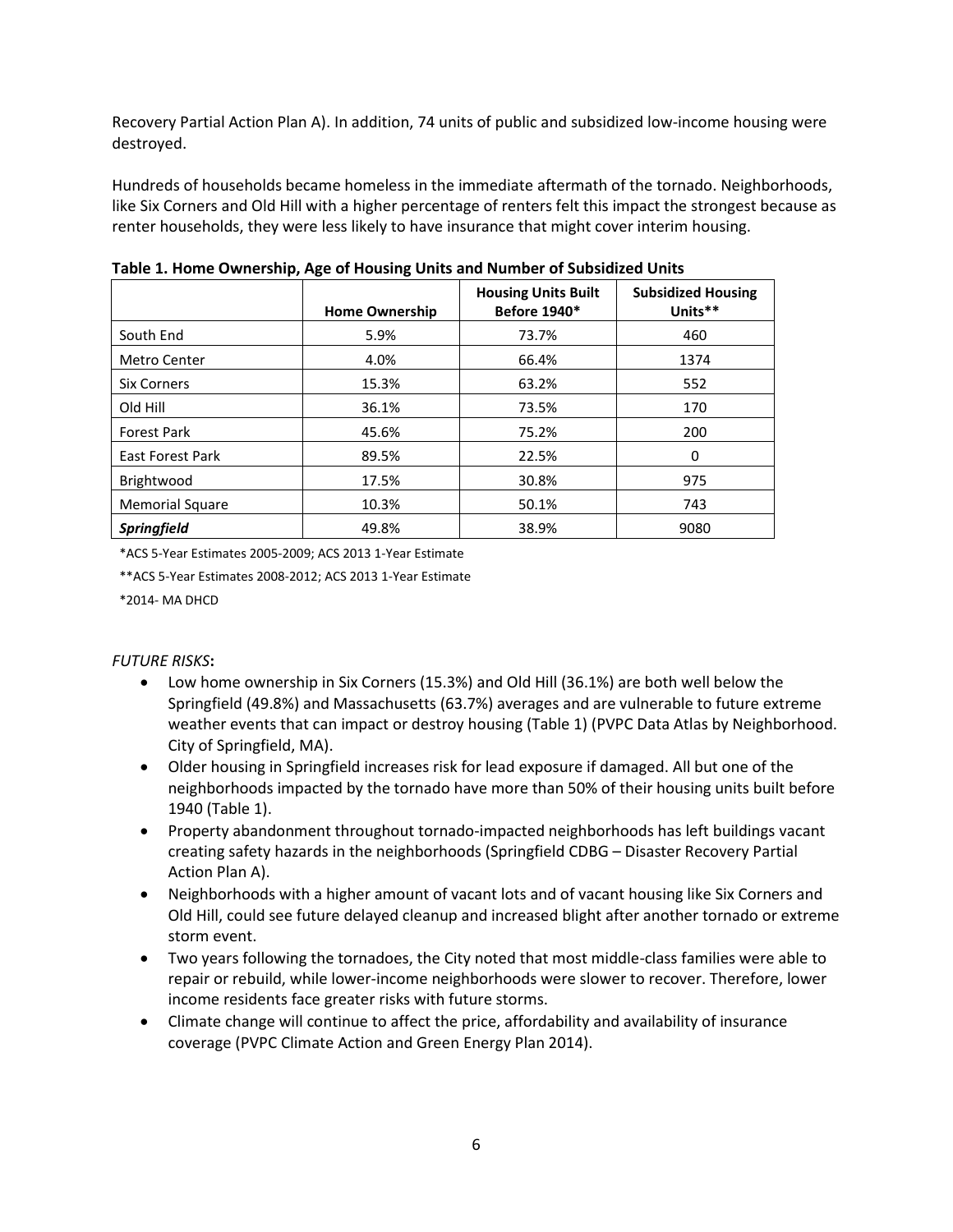## *Economy and Businesses*

In the immediate aftermath of the storm, the most significant issues were damaged buildings, power outages, closed roads, closed transit services, delivery challenges, and access to work for staff. Some businesses were affected for weeks following the storm. Some businesses that were able to reopen resulted in some long-tem job loss (Springfield CDBG – Disaster Recovery Partial Action Plan A).).

As stated in the Disaster Recovery Partial Action Plan A, the unmet needs assessment conservatively assumes that each of the 100 impacted businesses incurred an average of \$22,500 for a total of \$2,250,000. In total, \$20,614,503 of recovery funds has been disbursed, including SBA loans of \$2,755,500 and commercial insurance of \$17,859,003. This leaves **\$20,167,130** in current unmet need (Springfield CDBG – Disaster Recovery Partial Action Plan A).

## *FUTURE RISK:*

 While some businesses may recovery fully after an extreme weather event, those that are the most vulnerable are located in communities that are already faced with economic struggles.

# *Springfield Development Patterns*

Springfield's urban center is located on the western edge of the city at the bend of the Connecticut River. Several of the surrounding neighborhoods, including the South End, Six Corners, Old Hill, and Upper Hill are densely developed with small parcels. When a disaster strikes a densely developed area, the impacts on the environment and the community are exacerbated during extreme weather events. In the Northeast, two extreme events include heavy precipitation and heat waves (Cox et al. 2006). When heavy precipitation falls, it needs somewhere to go. Smaller lot sizes can mean there are fewer parks and vegetated areas that have the capacity to recharge the groundwater after a rain event. A landscape dominated by buildings, roads, sidewalks, and parking lots, offers a reduced amount of opportunities for stormwater infiltration. This is critical for Springfield which is nestled in the bend of the Connecticut River because an impact on the River will affect communities and wildlife downstream. Numerous studies show a direct correlation between the amount of impervious surfaces and the quality of water in rivers, streams, and lakes receiving discharges from these areas. According to the Pioneer Valley Green Infrastructure Plan, Springfield has 34% directly connected impervious surfaces, the most in the Pioneer Valley. Urban street trees can offset the impacts of impervious surfaces by facilitating stormwater infiltration. A study conducted by the Urban Forest Coalition showed that the existing tree cover in the City of Boston reduces stormwater runoff by 314 million gallons per year (PVPC Green Infrastructure Plan 2013). As Springfield sees an increase in heavy rain events stormwater infiltration strategies, such as strategically planting more trees, will be necessary.

# *FUTURE RISKS:*

 As both annual and concentrated precipitation totals increase, Springfield will likely see the impact of polluted waterways. Stormwater infiltration strategies will reduce the pollution impact on the Connecticut River and surrounding waterways. Such strategies include installing rain gardens, developing parks and open space, and building green roofs, all of which will be critical in the densely populated sections of Springfield.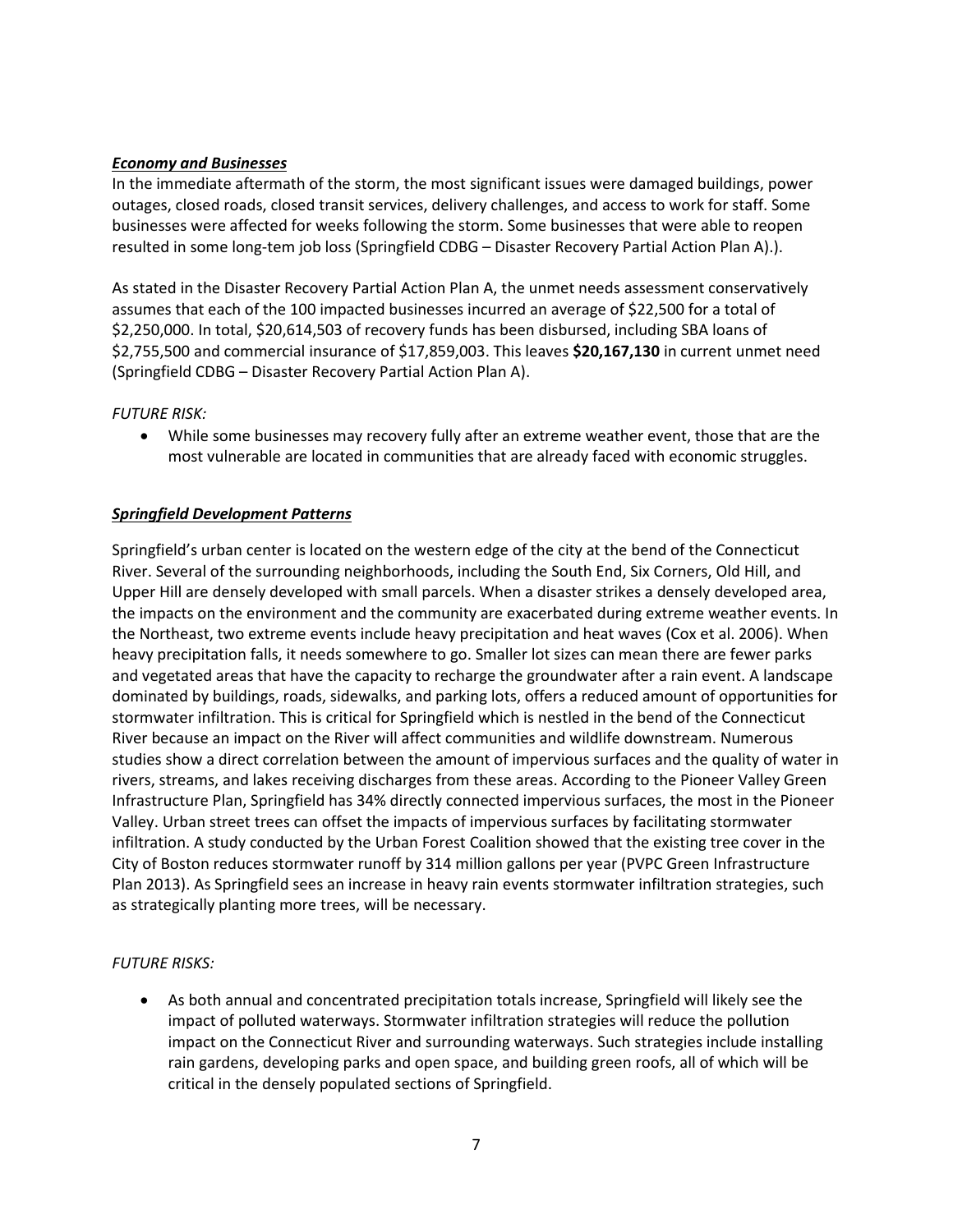• The South End, Old Hill and Six Corners neighborhoods have three of the lowest tree canopy cover percentages in the city (Bloniarz 2014). Therefore, these neighborhoods have a lower natural capacity for intercepting stormwater runoff, which may lead to polluted waterways, localized flooding and other health risks during future heavy precipitation events.

## *Infrastructure:*

A city's operational infrastructure is essential to the healthy functioning of the city. Roads, sewers, utilities, water supplies, and transportation systems are the framework on which cities are built. Scientists warn that this framework may become increasingly compromised by climate-related hazards, including sea level rise, coastal flooding, and heavy precipitation events (Melillo et al. 2015). In a city like Springfield with 34% impervious surfaces, increased precipitation will lead to increased stormwater runoff which will create risk for polluted waterways, flooding, and erosion unless mitigation strategies are implemented.

**Combined Sewer:** Springfield, like many older cities in the Northeast, has a combined sewer system, where sewage and stormwater are carried through the same pipes to a treatment facility. During heavy rain events, the system is overwhelmed and untreated sewage mixed with stormwater runoff is discharged directly into the Connecticut River at combined sewer outfalls (CSOs). This has significant health consequences indicated by the issuance of health safety alerts to advise that people avoid contact with the water for 48 hours. Springfield is working to separate its sewer system and reduce the number of CSOs. As of 2010, \$170 million was still needed for Springfield to realize its goal of cleaning up the CSOs (PVPC Climate Action and Green Energy Plan 2014).

**Dams:** Massachusetts Department of Conservation and Recreation's Office of Dam Safety (ODS) inspects dams and classifies dams based on what impact a dam failure would have on the surrounding population. There are 2 dams in Springfield that are listed as High Hazard Areas. High Hazard Areas are those that where failure will likely cause loss of life and serious damage to homes, industrial or commercial facilities, important public utilities, main highways, or railroads (PVPC Climate Action and Green Energy Plan 2014). One is the Watershops Pond Dam, which sits less than a quarter mile from the Elias Brookings School, one of the schools badly damaged in the tornado. The Lower Van Horn Reservoir Dam in the North End is also listed as a High Hazard Area and is in poor condition. Because dams were constructed and sized based on historic weather data, they are not equipped to handle the increased flows and volumes that Springfield and other communities will see as a result of climate change (PVPC Climate Action and Green Energy Plan 2014).

**Roads:** Roads are the arteries of the city, transporting people and goods from place to place. During the 2011 tornadoes downed power lines, toppled trees, and debris clogged the roadways. Interstate 91 is a major highway that bisects that state and connects Springfield to the greater region. Most sections of I-91 are generally at a higher roadway elevation and are expected to be usable during floods. However, there are a number of ramps at a lower elevation in downtown Springfield that are at risk of flooding from the Connecticut River. The most vulnerable of which are ramps Ramps 3 through 8 – a stretch of the interstate that carries approximately 70,000 cars and trucks per day (PVPC Climate Action and Green Energy Plan 2014).

The delivery of core utility services was substantially impaired, and thousands of residents lost power as powerful wind and falling trees downed power lines. In addition to the transportation damage and utilities interruptions, the City sustained extensive damage to other public infrastructure, including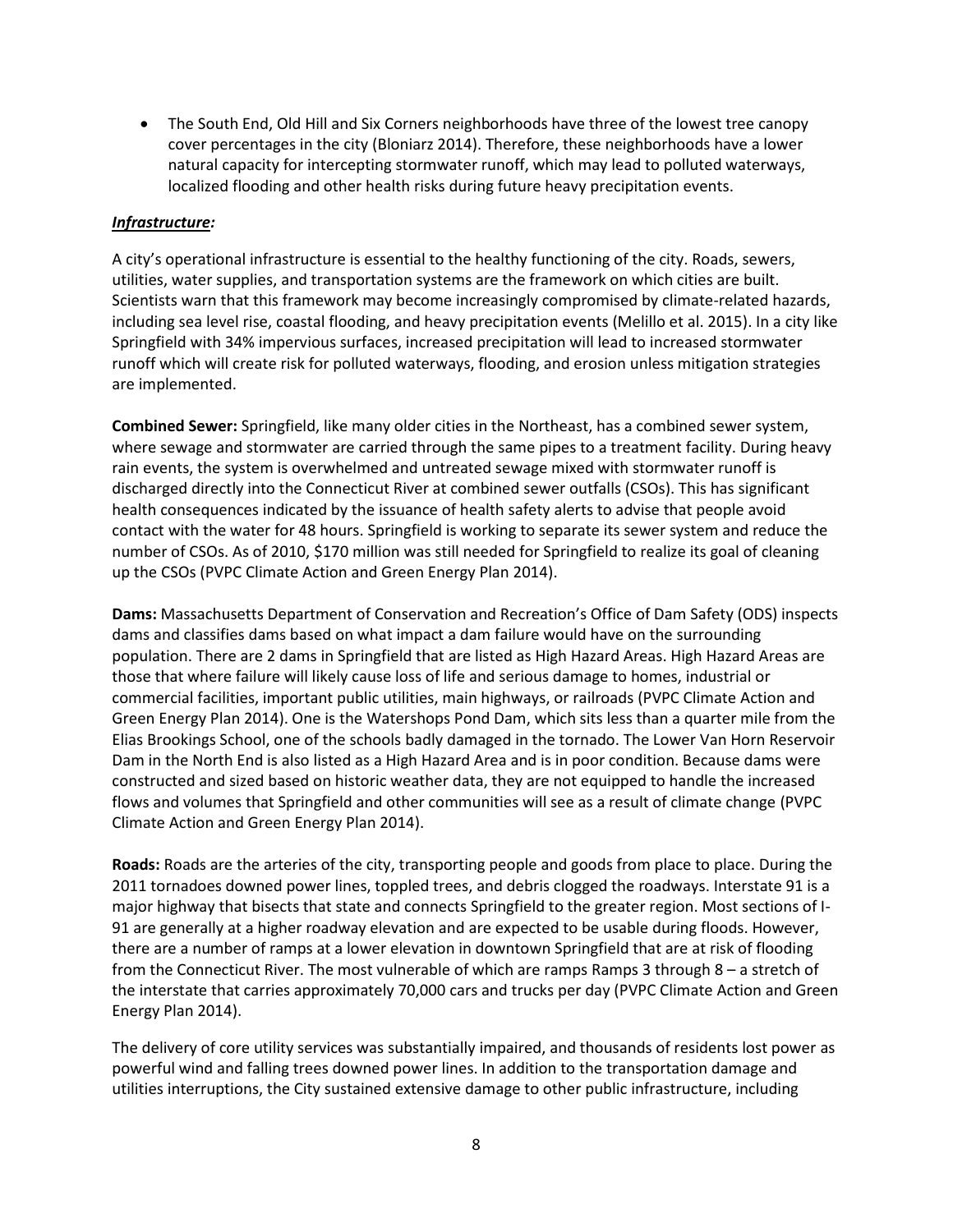schools, a community center, and parks. The storm created multiple public health issues, including unsafe structures, environmental hazards (e.g., mold, lead and asbestos) and extensive amounts of building and vegetative debris (Springfield CDBG – Disaster Recovery Partial Action Plan A).

# *FUTURE RISKS:*

- Runoff from heavy precipitation events increases the risk of flooding, landslides, erosion–which may expose buried pipelines, or reduce the stability of dams. With two dams in the High Hazard Areas and 146 culverts roadway stream crossings, Springfield is vulnerable when floods disconnect residents from evacuation routes, food access, safety, etc. (PVPC Climate Action and Green Energy Plan 2014)
- Stormwater runoff can pollute the Connecticut River and other waterways that are tributary to water supply reservoirs. Surface water reservoirs provide 100% of the water supply for Springfield (PVPC Climate Action and Green Energy Plan 2014). Therefore, it's in the City's best interest to reduce stormwater runoff.
- Utility facilities may be more susceptible to flooding, as some components are located in flood zones. Two examples are Putts Bridge, a hydroelectric facility, is located in the 100-year floodplain (bordering Springfield and Ludlow) and Consolidated Energy at Indian Orchard is in the 500-year flood zone (Oliver).

# *Schools*

Springfield is the home of 57 public and charter schools which are distributed across the city (Massachusetts Department of Elementary and Secondary Education). As the tornadoes tore across the city two such public schools, Dryden Elementary and Elias Brookings Elementary, sustained serious damages. These damages resulted in an estimated \$51,809,588 in damage. While some funding and been obtained, the city estimates that there is still \$10,893,279 in unmet need (Springfield CDBG – Disaster Recovery Partial Action Plan A).

# *FUTURE RISK:*

- The areas affected by the 2011 tornadoes are home to 28 schools, 13,781 students, and 1483 teachers (Massachusetts Department of Elementary and Secondary Education).
- The South End Middle school is in 500-year flood plain and may be at risk in extreme flooding events (Oliver).
- 3 schools in the North End (Chestnut Street Middle School, Garena School and Brightwood School) are located in 500-year flood plain and may be at risk in extreme flooding events. (Oliver).

# *Health*

Springfield residents experience large health disparities when compared to the state and the nation. Residents are disproportionately impacted by high rates of asthma, stroke, chronic obstructive pulmonary disease (COPD), obesity, hypertension, childhood lead poisoning, and diabetes, all of which are impacted by the environment and will be impacted by climate change. Some neighborhoods that were impacted by the tornado and continue to have unmet needs experience even larger inequities (see Table 2).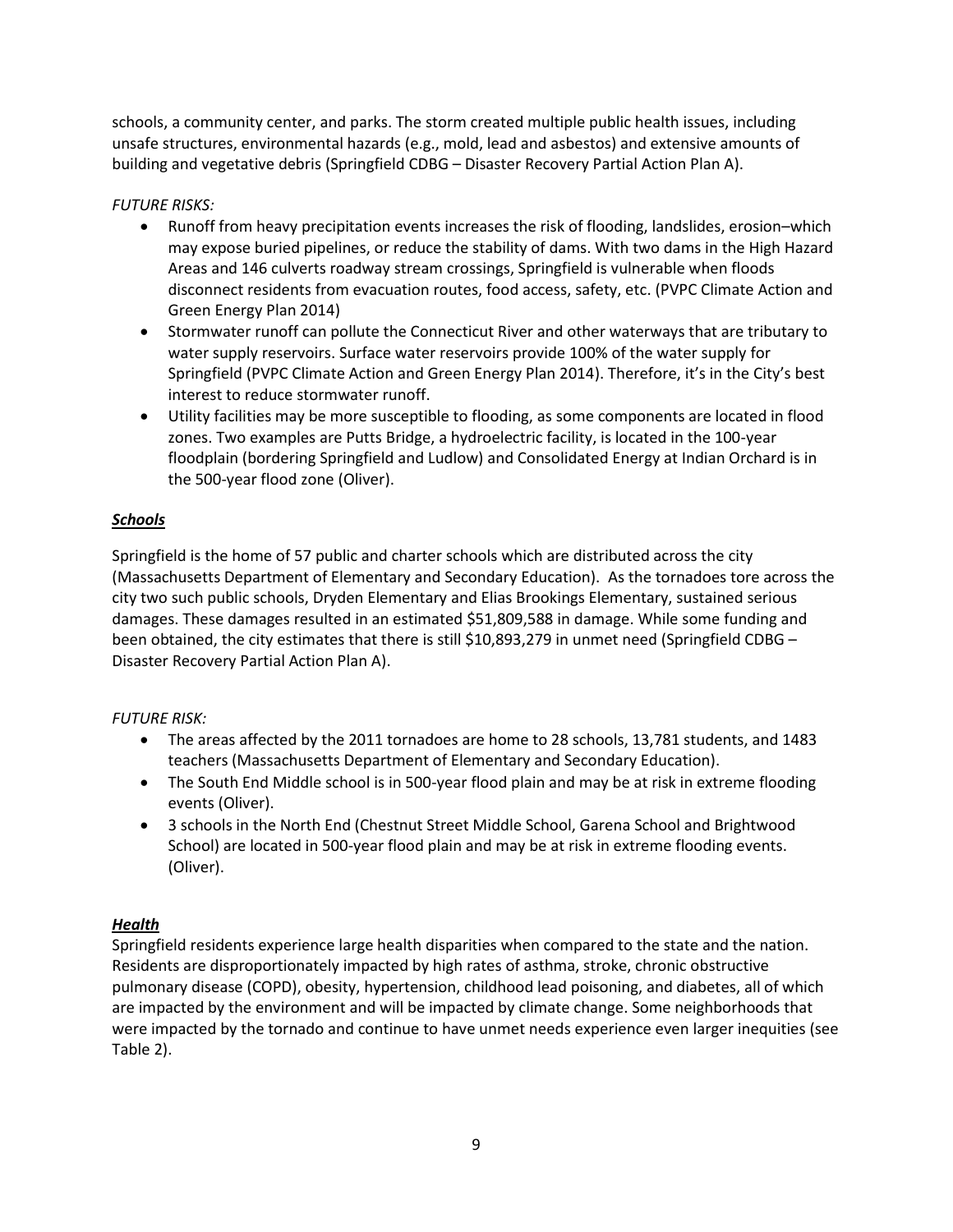- Respiratory Disease
	- o Asthma An estimated 18% of Springfield residents have asthma, which is 60% higher than the state prevalence (MDPH, Behavioral Risk Factor Surveillance Survey [BRFSS] 2012). Residents experience high morbidity due to asthma with ER visit rates 3 times higher than that of the state and more than double the national rate (Table 2). Residents in zip codes that include large portions of Metro Center, Six Corners, the South End and the North End are particularly impacted with rates 40-75% higher than that of the City.
	- $\circ$  COPD Springfield residents experience this disease that typically affects older adults at an ER visit rate double that of the state (Table 2). Residents in zip codes that include large portions of Metro Center, Six Corners, the South End and the North End are particularly impacted with ER visit rates 40-60% higher than that of the city overall.
- Stroke and Hypertension Springfield residents experience over double the rate of hypertension emergency room visits than the state, with zip codes that include Six Corners, South End, Old Hill, and North End disproportionately impacted (Table 2). Springfield hospitalization rates for stroke are 15% higher than the state, with residents of zip codes that include large portions of Old Hill, and Six Corners zip codes disproportionately impacted.
- Mental health Springfield residents have high rates of depression (MDPH BRFSS) and mental health hospitalizations (Table 2) with both more than double the state rates.
- Obesity An estimated 67% of Springfield adults (MDPH BRFSS) and 42% of Springfield children are overweight or obese (MDPH, Status of Childhood Weight in Massachusetts, 2011).
- Lead poisoning Springfield has been designated a high-risk community for childhood lead poisoning in Massachusetts with the  $3<sup>rd</sup>$  highest adjusted rate in the state in 2012 (MDPH, Childhood Lead Poisoning Prevention Program).

|              |                         | <b>Emergency Room Visit Rates**</b> |              |                                |             | Hospitalization<br>Rates*** |
|--------------|-------------------------|-------------------------------------|--------------|--------------------------------|-------------|-----------------------------|
| zip<br>code* | Neighborhood            | Asthma                              | Hypertension | <b>Mental</b><br><b>Health</b> | <b>COPD</b> | <b>Stroke</b>               |
| 01109        | Old Hill                | 1590                                | 444          | 3493                           | 1998        | 340                         |
| 01103        | Metro Center            | 2225                                | #            | 5359                           | 2818        | #                           |
| 01105        | Six Corners & South End | 2740                                | 436          | 9172                           | 3276        | 267                         |
| 01108        | <b>Forest Park</b>      | 1476                                | 273          | 3584                           | 1826        | 297                         |
| 01118        | <b>East Forest Park</b> | 566                                 | 108          | 1829                           | 724         | 233                         |
| 01107        | North End               | 2640                                | 361          | 4675                           | 3207        | 369                         |
|              | <b>Springfield</b>      | 1593                                | 301          | 4017                           | 1976        | 281                         |
|              | <b>Massachusetts</b>    | 586                                 | 131          | 2150                           | 894         | 246                         |

#### **Table 2. Emergency Room and Hospitalization Rates**

\* Neighborhoods may have more than one zip code. Zip codes were identified that included the largest portion of the neighborhood or that were entirely for a given neighborhood.

\*\* 2009-2011 Emergency Room Visit Dataset, MDPH; Age-adjusted per 100,000

\*\*\* 2009-2011 Inpatient Hospitalization Discharge Dataset, MDPH; Age-adjusted per 100,000

# Suppressed due to too few numbers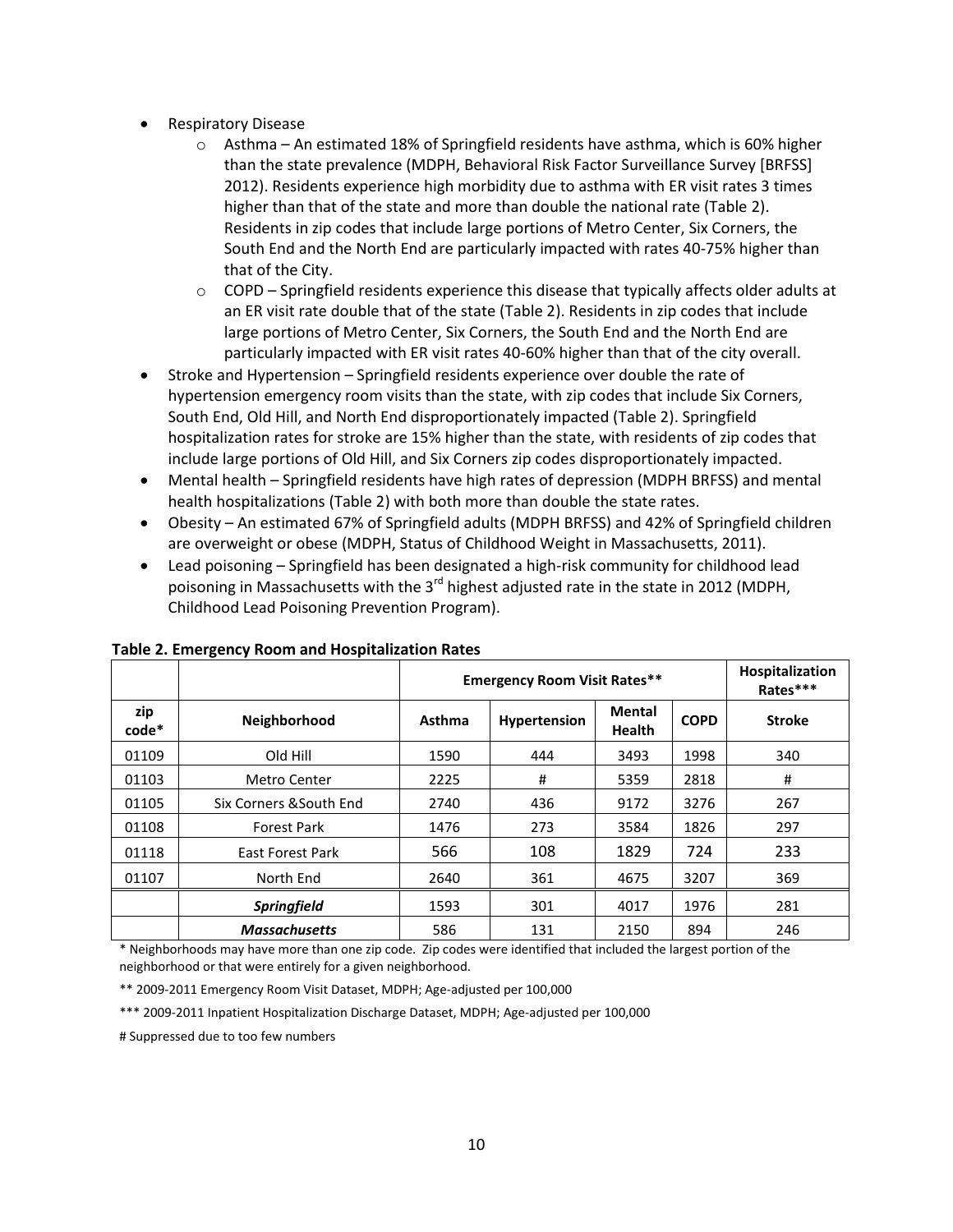Increases in temperature, increased precipitation and flooding may create even greater disparities and negatively impact individuals with pre-existing conditions and other vulnerable populations as follows:

- Increases in temperature and heat waves– Individuals with diabetes, obese individuals, children, elderly, hypertension, stroke, and depression are all at risk for negative effects of increases in temperature (Kovatz 2008). In some cases, such as children and older adults, bodies have a difficult time adjusting to the increased temperature, particularly in the absence of air conditioning. Elderly adults in assisted living institutions have been found to be at particular risk. Heat stress can also increase strain on the cardiovascular system which would negatively impact those with existing cardiac disease (e.g. stroke). Also, some common medications may prevent the body from adjusting to increased heat (e.g. diuretics used to treat hypertension). The increase in temperature may also increase ozone pollution levels which would potentially adversely affect all residents but particularly vulnerable populations which include the elderly, children, and individuals with asthma, COPD, stroke, and diabetes (Eze 2014)(Anderson 2012; Brooke 2004).
- Flooding or extreme weather conditions would have the potential to destroy or cause damage to houses – Damage sustained from these conditions would lead to exposure to hazards in the home, including lead, asbestos and mold. Disrepair could also create opportunity for pest infestation, which is a trigger for asthma morbidity, in addition to mold exposure. It is estimated that 21% of asthma cases can be attributable to mold and moisture exposure in housing and buildings (Mudarri & Fisk 2007).
- Extreme weather events Such events may negatively impact mental health due to the stress and strain of homelessness, loss of property, etc.

# *FUTURE RISK:*

- Rising temperatures, increased precipitation and flooding, and extreme weather events that will likely occur as a result of climate change may negatively affect the health of a large number of at-risk Springfield residents, including those with asthma, COPD, stroke, hypertension, diabetes, obesity, depression.
- *These negative effects may exacerbate large existing health disparities if measures are not taken to increase resiliency of the city and its residents.*

# *Environmental Conditions Exacerbated by Climate Change*

Springfield struggles with high levels of outdoor air pollution with most years experiencing some excedences for ozone and fine particulate matter ( $PM_{2.5}$ ) based on data from the EPA Air Quality Index (EPA AirData). This is likely due to several factors, including the I-91 interstate that runs along the city and over some neighborhoods, several point sources, including factories and power plants, and the fact that the city is in a valley and that pollution travels from other sources and settles. Ozone,  $PM_{2.5}$  and outdoor air pollution have been shown to lead to morbidity for several chronic diseases including asthma, chronic obstructive pulmonary disease (COPD), cardiovascular disease, with recent studies also suggesting an association with diabetes (Anderson 2012, Brook 2004, Ko 2009, Rajagopalan 2012). Increasing temperatures that would occur with climate change would increase the production of ozone and number of "unhealthy" days thereby increasing morbidity for people with these health conditions and thereby exacerbate existing health disparities (NRDC, Air Pollution, Smoke, Smog and Pollen).

Springfield has also been identified by the Massachusetts Office of Energy of Environmental Affairs as an Environmental Justice(EJ) community. EJ communities often experience disproportionate exposure to environmental hazards and are identified so that care can be taken when the potential for additional environmental exposures occurs. A more recent analysis that was conducted using the Pioneer Valley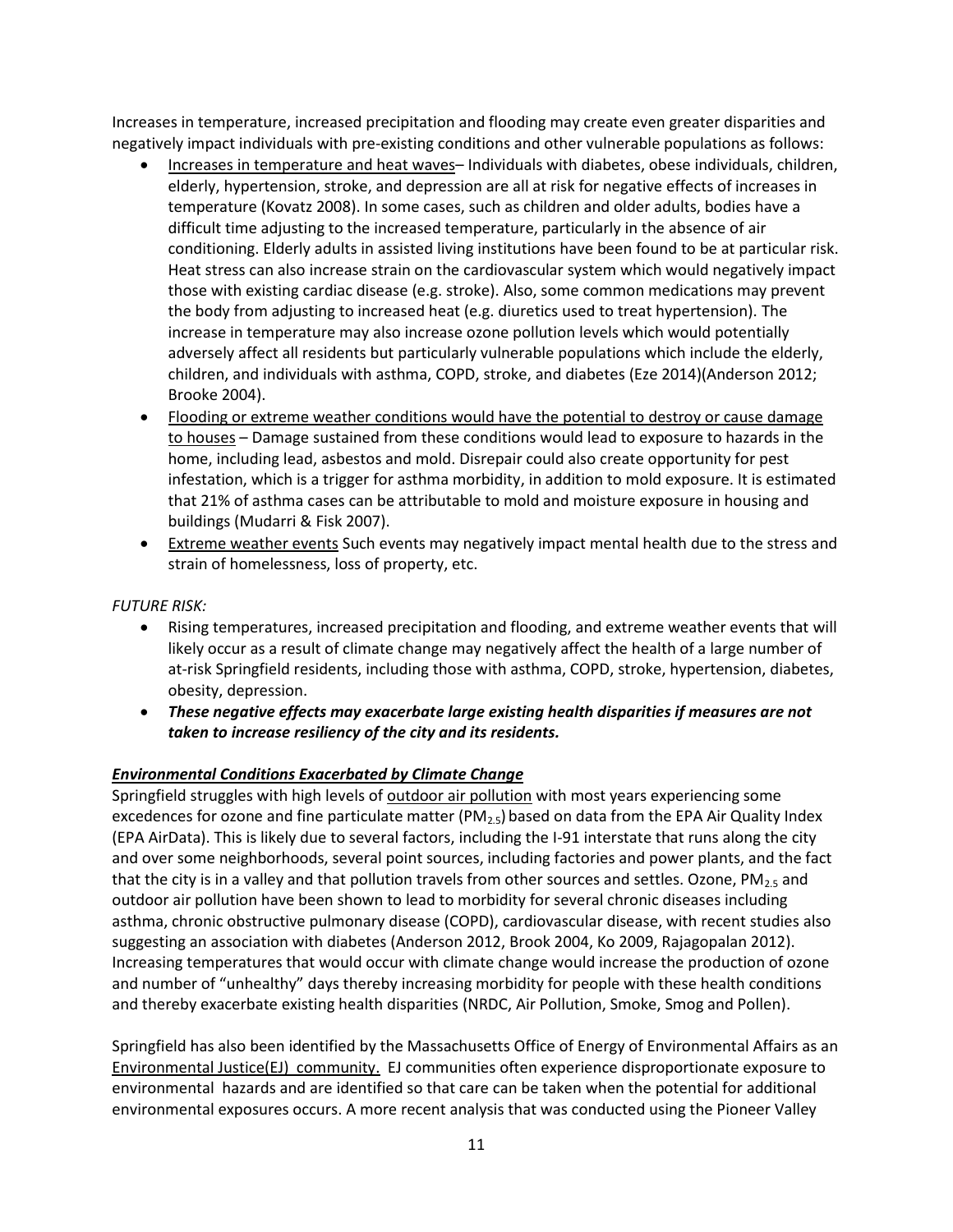Metropolitan Planning Organizations definition of environmental justice, which includes those neighborhoods that have rates of poverty or racial/ethnic minorities above the regional average, found that large parts of Springfield meet the criteria for Environmental Justice communities as can be seen in Figure 2.



# **Figure 2. Environmental Justice Areas in Springfield**

Springfield residents also struggle with limited access to affordable, healthy food with most neighborhoods having limited access based on USDA's Food Access Research Atlas (Partners for a Healthier Community, Health Equity Report). In particular, among the neighborhoods impacted by the tornado with unmet need, Six Corners, Old Hill and parts of Metro Center, Forest Park and Memorial Square are described as having limited access. Climate change and rising temperatures are projected to increase food costs and decrease food availability which would create more disparities (Lynn 2011; Melillo et al. 2014).

# *FUTURE RISK:*

 Existing environmental injustices in Springfield have the potential to be worsened as a result of climate change. Increased air pollution that may occur would increase morbidity for the many people with asthma and COPD and other vulnerable populations in Springfield.

# *Vulnerable Populations*

Low income populations, communities of color, and immigrants have been identified as vulnerable to negative impacts of natural disasters and climate change as these group often face numerous challenges which decrease their ability "to anticipate, cope with, resist and recover from the impact of a natural hazard" (Wisner 2004; Lynn 2011). These groups also experience many health disparities in Springfield and thus would be disproportionately impacted as well.

 Springfield residents struggle with economic insecurity with a median household income of \$31,356, half that of the state, and 33% of residents living in poverty (Table 2) with children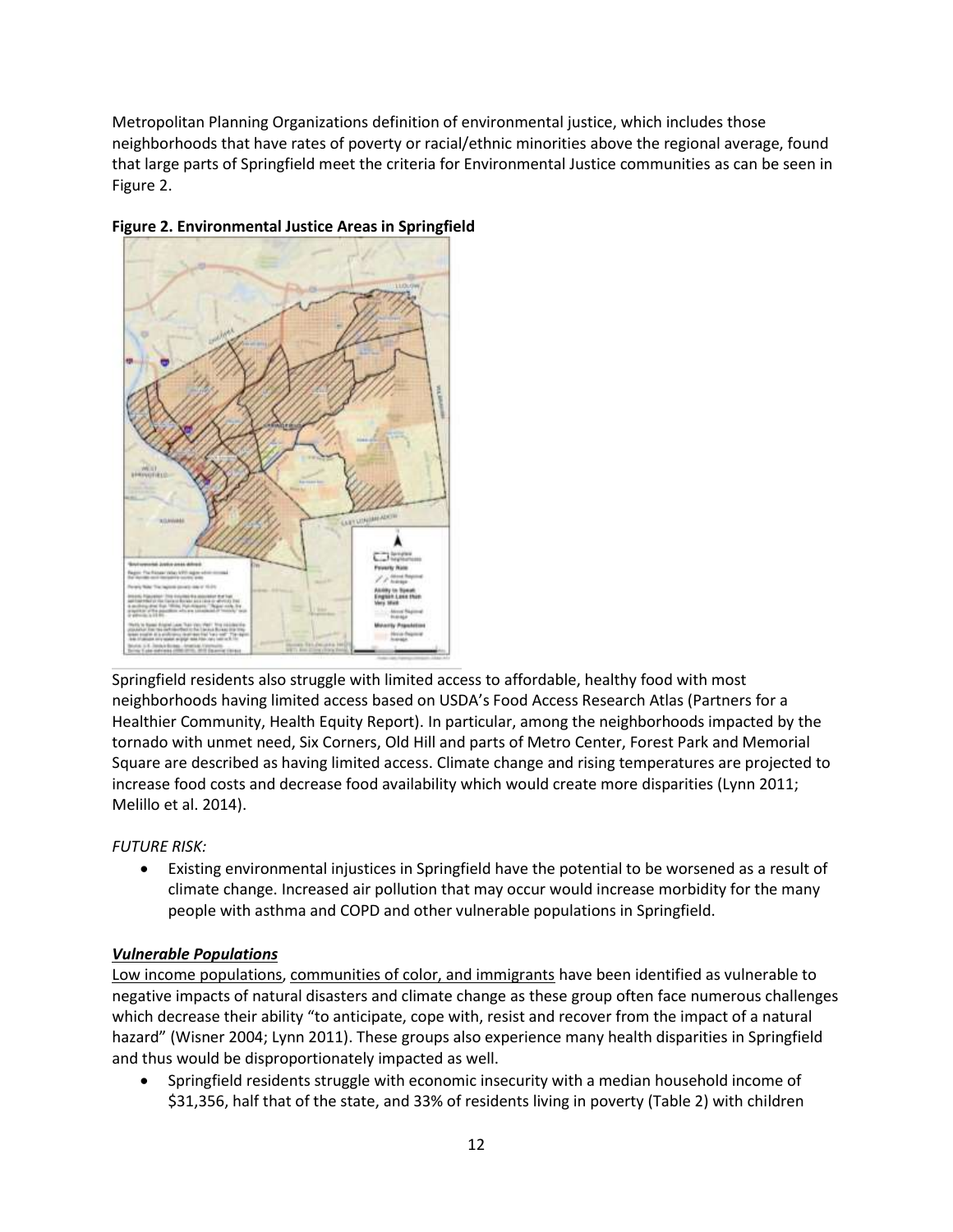particularly impacted as almost half live in poverty (48%)(U.S. Census, ACS, 2012). Rates of poverty are almost 50% in all but two of the neighborhoods with unmet need from the tornado (Table 2). These residents also struggle with high rates of unemployment and lower levels of education (Table 2).

- Springfield is a diverse, multi-ethnic city with people of color accounting for the majority (66%) of its population. Among people of color, an estimated 43% of Springfield's population is Latino, 19% is Black, and 2% is Asian (U.S. Census Bureau, ACS, 2012). Latino and Black Springfield residents experience large health disparities for many health conditions, including asthma, COPD, stroke and mental health (Partners for a Healthier Community, Health Equity Report 2014). Among impacted neighborhoods with unmet needs from the tornado, people of colorparticularly Blacks and Latinos - make up more 90% of the population in Old Hill and between 50-90 % of the population in South End, Metro Center and Forest Park with Latinos having the largest population in these neighborhoods.
- Springfield has a substantial immigrant and migrant population with an estimated 10% of Springfield's population foreign-born (largest group Vietnamese and significant Central and South America, Eastern Europe, and Eastern African populations) and 18% migrants from Puerto Rico (U.S. Census Bureau, ACS, 2012). Forty-one percent of the Springfield population speaks a language other than English, and 17% speak English "less than well," with the majority of those facing language barriers being primarily Spanish speaking (81%) (U.S. Census Bureau, ACS, 2012).

|                         | <b>Median</b><br><b>Household</b><br><b>Income</b> | <b>Poverty</b><br>Rate | <b>Poverty</b><br><b>Rates Age</b><br>$65+$ | <b>Unemployment</b> | <b>Bachelor's</b><br>Degree or<br><b>More</b> |
|-------------------------|----------------------------------------------------|------------------------|---------------------------------------------|---------------------|-----------------------------------------------|
| South End               | \$17,441                                           | 63.6%                  | 58.5%                                       | 19.2%               | 4.0%                                          |
| Metro Center            | \$16,114                                           | 48.9%                  | 25.5%                                       | 20.6%               | 12.7%                                         |
| <b>Six Corners</b>      | \$18,763                                           | 49.3%                  | 24.7%                                       | 18.5%               | 14.3%                                         |
| Old Hill                | \$23,021                                           | 46.2%                  | 26.4%                                       | 29.5%               | 6.9%                                          |
| <b>Forest Park</b>      | \$40,513                                           | 24.7%                  | 8.2%                                        | 17.7%               | 22.6%                                         |
| <b>East Forest Park</b> | \$64,362                                           | 4.8%                   | 3.0%                                        | 6.3%                | 28.2%                                         |
| Brightwood              | \$15,495                                           | 47.5%                  | 51.0%                                       | 16.6%               | 6.0%                                          |
| Memorial<br>Square      | \$16,974                                           | 49.3%                  | 18.3%                                       | 30.8%               | 6.9%                                          |
| <b>Springfield</b>      | \$31,356                                           | 33.3%                  | 13.7%                                       | 10.9%               | 17.6%                                         |
| <b>Massachusetts</b>    | \$65,339                                           | 11.9%                  | 9.3%                                        | 6.7%                | 39.3%                                         |

# **Table 2. Sociodemographic Data**

Data Source: U.S. Census Bureau ACS 5-Year Estimates 2008-2012

Children and older adults age 65 and over are also vulnerable to the negative effects of climate change and natural disasters as they are at increased risk for numerous negative health impacts related to climate change as discussed in the health section. For example, households comprised of older adults may be on a fixed income and have fewer resources available to assist in their recovery. They may have had greater difficulty in undertaking cleanup tasks. In Springfield, there are an estimated 20,951 children age 9 and under and 17,461 adults age 65 and over that would be at risk (U.S. Census Bureau, ACS, 2013). As poverty rates among children and adults 65 and older are high in Springfield (Table 2), they would experience even greater risk of negative impacts of climate change and natural disasters.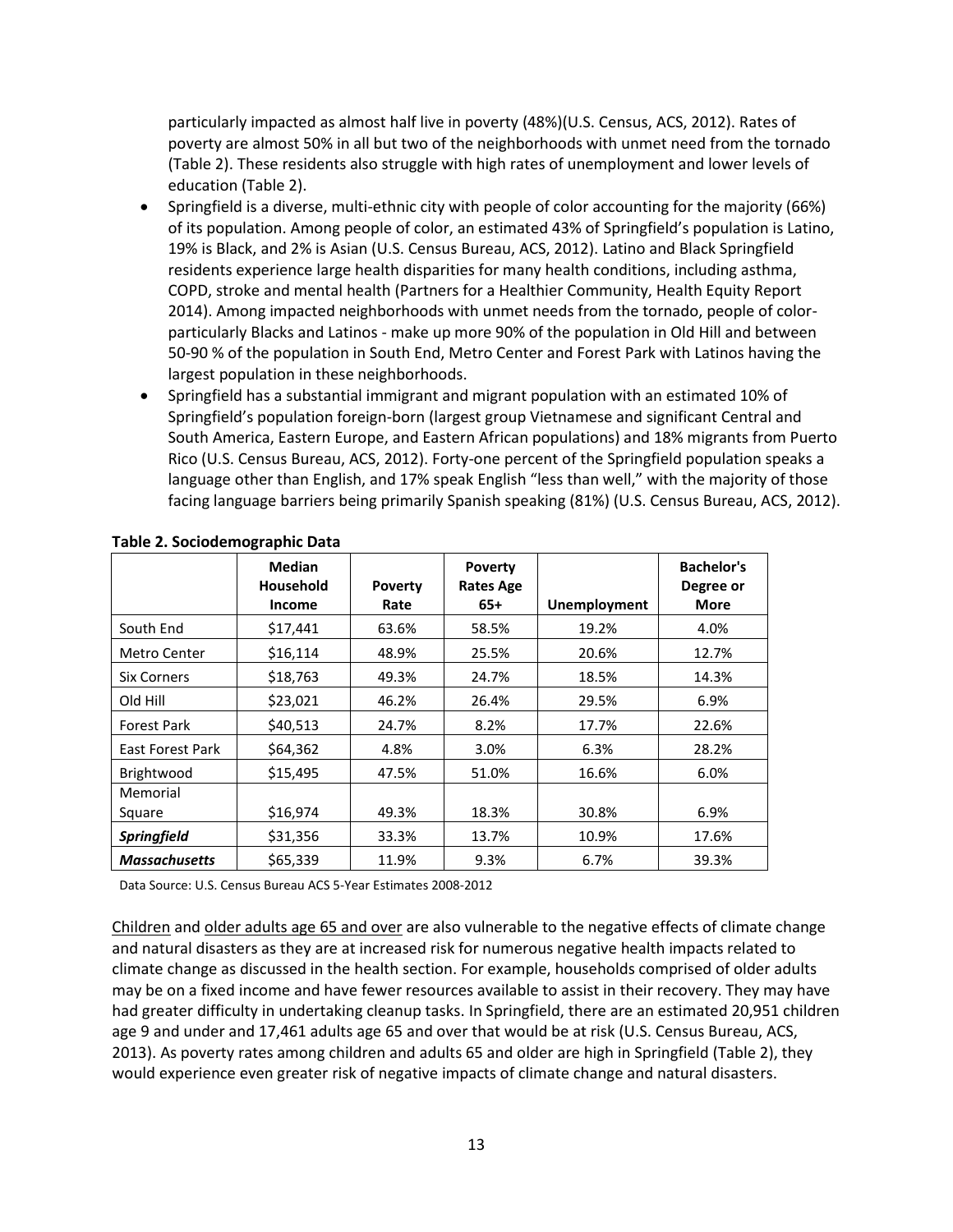# *FUTURE RISK:*

- Springfield has a large number of low-income residents, residents of color, and immigrants, who experience socioeconomic and health disparities that will be exacerbated by heat waves, flooding and extreme weather events that will occur more frequently as a result of climate change.
- Residents in the tornado impacted areas of the South End, Metro Center, Old Hill and Six Corners experience many socioeconomic challenges, have not fully recovered from the impacts of the tornado, and are vulnerable to the effects of future natural disasters and climate change effects.
- Children and elderly are susceptible to the negative health effects of climate change natural disasters and also experience high rates of poverty and face other socioeconomic challenges that place them at particular risk.

Climate change adaptation and mitigation actions may buffer residents from the effects of future extreme events. Following the 2011 tornadoes and snowstorm, the city and its residents are still in need to assistance to reach full disaster recovery.

Residents and City officials are committed to addressing climate change and its effects on Springfield.

- More than 3,000 residents participated in setting redevelopment priorities during the ReBuild Springfield planning process (DevelopSpringfield).
- Springfield city government and residents are ready to take action to reduce the impact of climate change. On October 20, 2014, the city Council unanimously passed Resolution 2810 that calls for Mayor Domenic Sarno to create and implement a climate change action plan (City of Springfield).

Sustainable communities are those that are resilient in the face of disaster and look towards the future to plan for today. The city believes that Springfield can become a sustainable community by providing more transportation choices, promoting equitable and affordable housing, enhancing economic competitiveness, supporting existing communities, coordinating and leveraging federal policies and investment, and valuing communities and neighborhoods. (Springfield CDBG – Disaster Recovery Partial Action Plan A)

# **REFERENCES**

- Anderson J, Thundiyil J, Stolbach A. Clearing the air: A review of the effects of particulate matter air pollution on human health. *Journal of Medical Toxicology* 2012;8(2):166-175.
- Bloniarz D, Beals T, Sovoie D. i-Tree Canopy Assessment of Springfield Neighborhoods. *ReGreen Springfield.* August 2014. Web. February 2015. <http://regreenspringfield.com>.
- Brook R, Franklin B, Cascio W, Hong Y, Howard G, Lipsett M, Luepker R, Mittleman M, Samet J, Smith S, Tager I. Air pollution and cardiovascular disease: A statement for healthcare professionals from the expert panel on population and prevention science of the American Heart Association. *Circulation* 2004;109(21):2655-2671.
- City of Springfield. "Community Development Block Grant Disaster Recovery Partial Action Plan A." November 2013. Web. February 2015. <http://www3.springfield-ma.gov/>.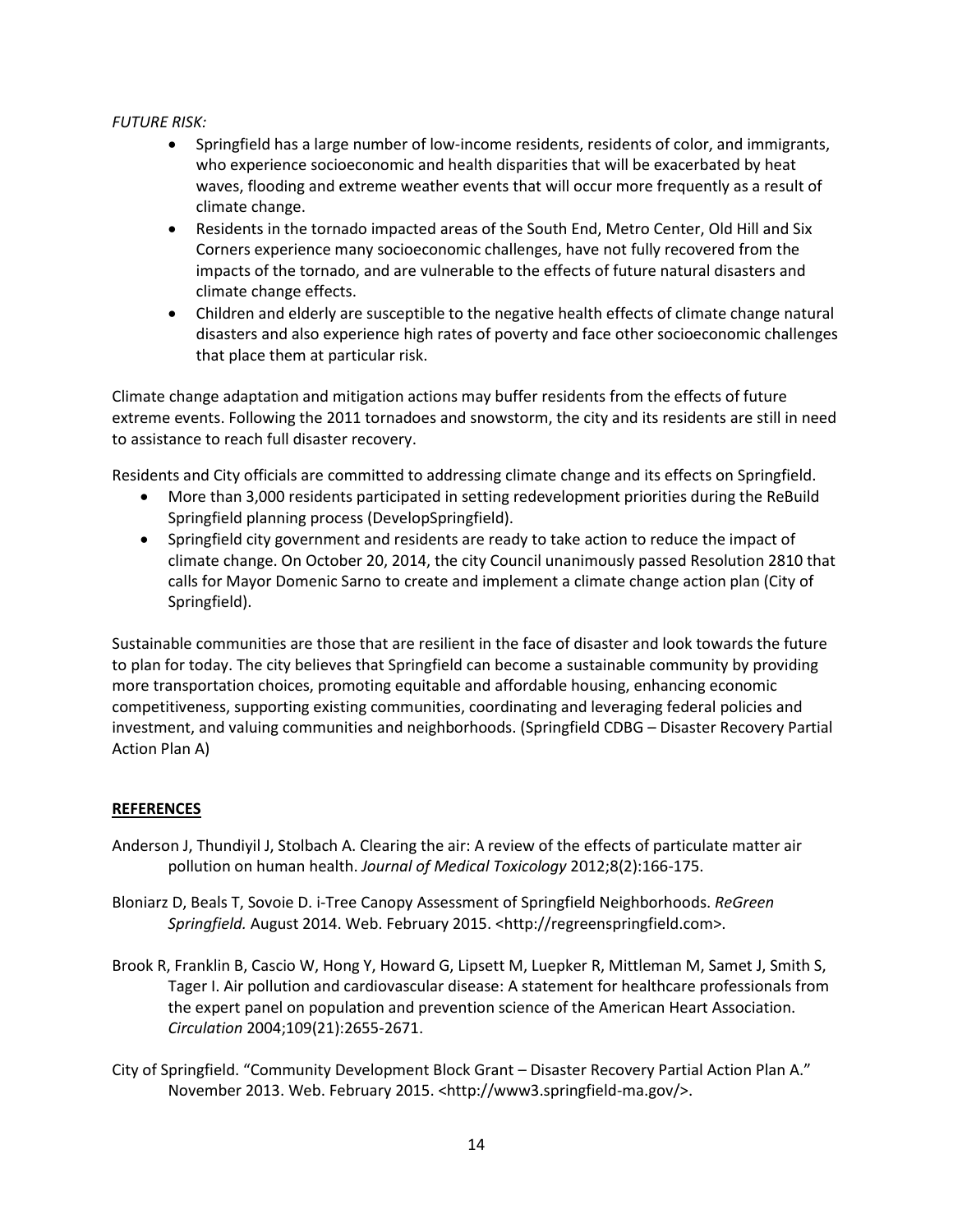- City of Springfield. "Resolution 2810, IV. Climate Change." *City of Springfield*. October 2014. Web. February 2015. <http://springfieldcityma.iqm2.com>.
- Commonwealth of Massachusetts. "Public Safety: Tornadoes." *Mass.gov.* 2015. Web. February 2015. <http://www.mass.gov>.
- CBCF (Congressional Black Caucus Foundation). "African Americans and climate change: An unequal burden*." Redefining Progress*. July 2004. Web. February 2015 <http://rprogress.org/>.
- Cox, Jennifer et al. "Social Vulnerability to Climate Change: A Neighborhood Analysis of the Northeast U.S. Megaregion." *Union of Concerned Scientists, Northeast Climate Change Impact Study.*  November 15, 2006.
- Eze I et al. Long-term air pollution exposure and diabetes in a population-based Swiss cohort. *Environmental International* 2014;70:94-105.
- Environmental Protection Agency (EPA). AirData. Web. February 2015. < http://www.epa.gov/airdata/>.
- Frumhoff, Peter C., et al. "Confronting Climate Change in the Northeast: Science, Impacts and Solutions." Synthesis report of the Northeast Climate Impacts Assessment (NECIA). *Union of Concerned Scientists.* 2007. Web. February 2015. <http://www.ucsusa.org>.
- Hoerling, Martin. "Preliminary Assessment of Climate Factors Contributing to the Extreme 2011 Tornadoes." *Earth System Research Laboratory: Physical Science Division*. July 2011. Web. February 2015. <http://www.esrl.noaa.gov>.
- Ko F, Hui D. Outdoor air pollution: impact on chronic obstructive pulmonary disease patients. *Curr Opin Pulm Med* 2009; 15:150–157.
- Kovats RS, Hajat S. Heat stress and public health: A critical review. Annual Review of Public Health 2008; 29: 41-55.
- Lynn K, MacKendrick K, Donoghue E. Social Vulnerability and Climate Change: Synthesis of Literature. *USDA* 2011.
- Massachussets Department of Elementary and Secondary Education (ESE). n.p. n.d. Web. February 2015. <http://profiles.doe.mass.edu>.
- Massachusetts Department of Public Health. "Status of Childhood Weight in Massachusetts, 2011." December 2012.
- Massachusetts Department of Public Health. "High-Risk Communities for Childhood Lead Poisoning, 2005-2010." Web. < http://www.mass.gov/eohhs/researcher/community-health/environmenthealth/lead/childhood-lead-poisoning-screening-and-statistics.html>.
- Melillo, Jerry M., et al. "Climate Change Impacts in the United States: The Third National Climate Assessment." *U.S. Global Change Research Program*. 2014. Web. February 2015. <http://www.globalchange.gov/downloads>.